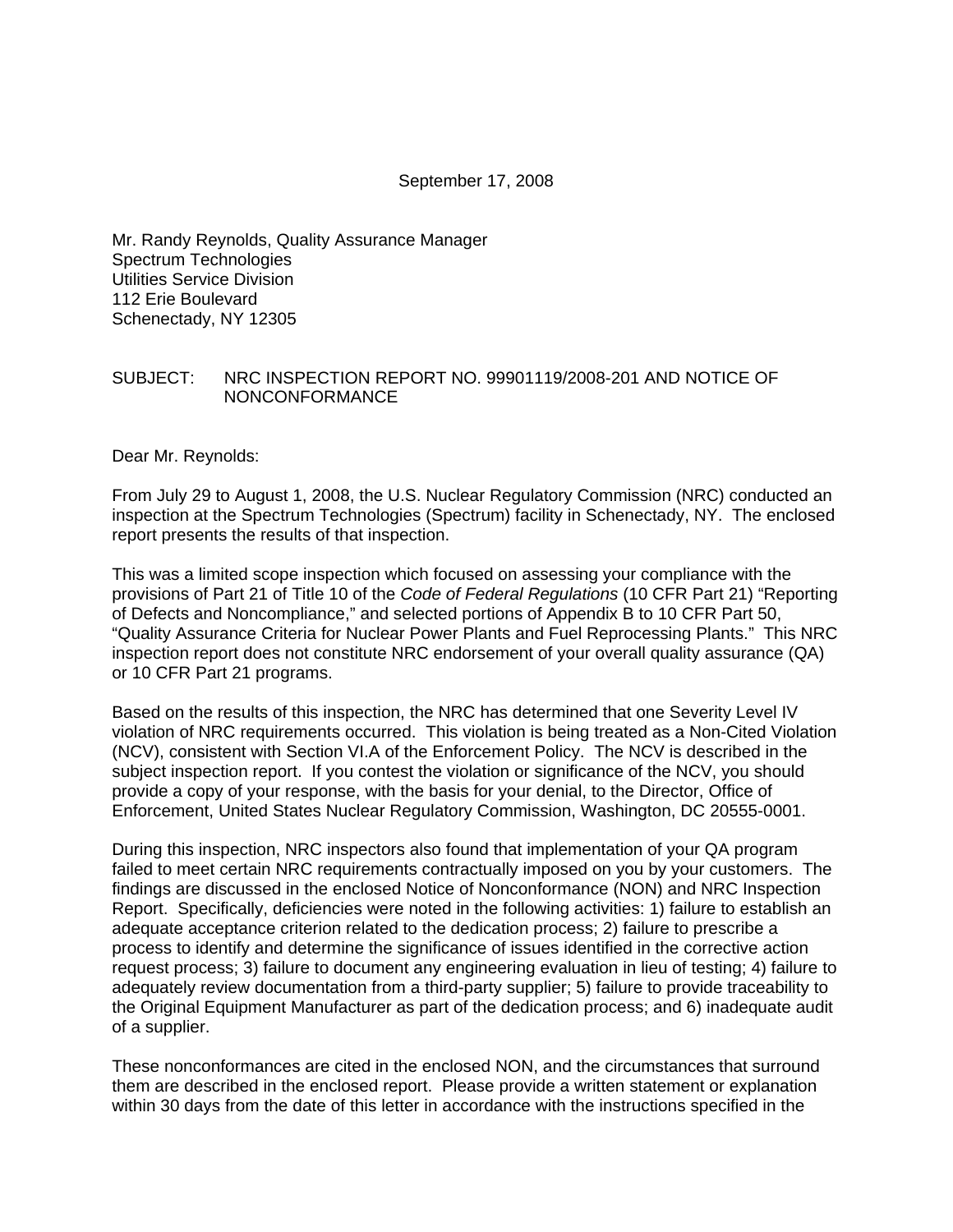enclosed NON. We will consider extending the response time if you show good cause for us to do so.

In accordance with 10 CFR 2.390 of the NRC's "Rules of Practice," a copy of this letter, its enclosures, and your response will be made available electronically for public inspection in the NRC Public Document Room or from the NRC's document system (ADAMS), accessible at [http://www.nrc.gov/reading-rm/adams.html.](http://www.nrc.gov/reading-rm/adams.html) To the extent possible, your response should not include any personal privacy, proprietary, or safeguards information so that it can be made available to the Public without redaction. If personal privacy or proprietary information is necessary to provide an acceptable response, then please provide a bracketed copy of your response that identifies the information that should be protected and a redacted copy of your response that deletes such information. If you request that such material is withheld from public disclosure, you must specifically identify the portions of your response that you seek to have withheld and provide in detail the bases for your claim (e.g., explain why the disclosure of information will create an unwarranted invasion of personal privacy or provide the information required by 10 CFR 2.390(b) to support a request for withholding confidential commercial or financial information). If safeguards information is necessary to provide an acceptable response, please provide the level of protection described in 10 CFR 73.21.

Sincerely,

# **/RA/**

 Patrick L. Hiland Division Director Division of Engineering Office of Nuclear Reactor Regulation

Docket No.: 99901119

- Enclosures: 1. Notice of Nonconformance
	- 2. Inspection Report 99901119/2008-201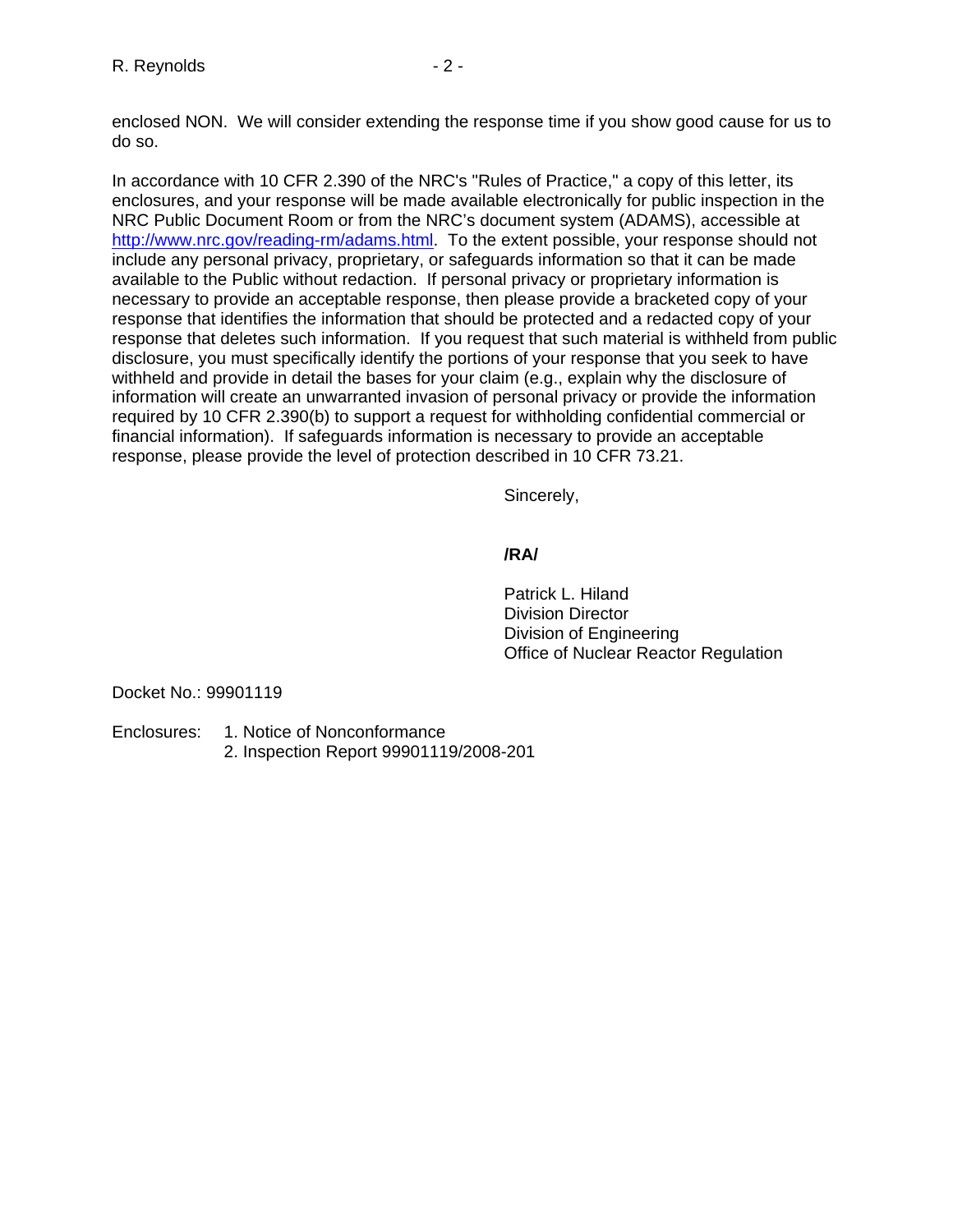enclosed NON. We will consider extending the response time if you show good cause for us to do so.

In accordance with 10 CFR 2.390 of the NRC's "Rules of Practice," a copy of this letter, its enclosures, and your response will be made available electronically for public inspection in the NRC Public Document Room or from the NRC's document system (ADAMS), accessible at [http://www.nrc.gov/reading-rm/adams.html.](http://www.nrc.gov/reading-rm/adams.html) To the extent possible, your response should not include any personal privacy, proprietary, or safeguards information so that it can be made available to the Public without redaction. If personal privacy or proprietary information is necessary to provide an acceptable response, then please provide a bracketed copy of your response that identifies the information that should be protected and a redacted copy of your response that deletes such information. If you request that such material is withheld from public disclosure, you must specifically identify the portions of your response that you seek to have withheld and provide in detail the bases for your claim (e.g., explain why the disclosure of information will create an unwarranted invasion of personal privacy or provide the information required by 10 CFR 2.390(b) to support a request for withholding confidential commercial or financial information). If safeguards information is necessary to provide an acceptable response, please provide the level of protection described in 10 CFR 73.21.

Sincerely,

## **/RA/**

 Patrick L. Hiland Division Director Division of Engineering Office of Nuclear Reactor Regulation

Docket No.: 99901119

Enclosures: 1. Notice of Nonconformance

2. Inspection Report 99901119/2008-201

DISTRIBUTION: RidsNroDcipCqvb RidsNroDcipCqvp KKavanagh

## **ADAMS Accession No.: ML082560200**

| <b>OFFICE</b>               | <b>IEQVB/DE/NRR</b> | EQVB/DE/NRR EQVB/DE/NRR EQVB/DE/NRR |                |                                 | <b>BC: EQVB/DE/NRR</b>       | D:DE/NRR           |  |
|-----------------------------|---------------------|-------------------------------------|----------------|---------------------------------|------------------------------|--------------------|--|
| <b>NAME</b>                 | <b>IPPrescott</b>   | VHall                               | <b>BMiller</b> | <b>CRoquecruz</b>               | DThatcher<br>C.Roquecruz for | <b>PHiland</b>     |  |
| <b>DATE</b>                 | /2008<br>09/11      | 09/11/2008                          |                | 09 / 12 / 2008   09 / 11 / 2008 | 09 / 16 / 2008               | 09/<br>/2008<br>17 |  |
| <b>OFFICIAL RECORD COPY</b> |                     |                                     |                |                                 |                              |                    |  |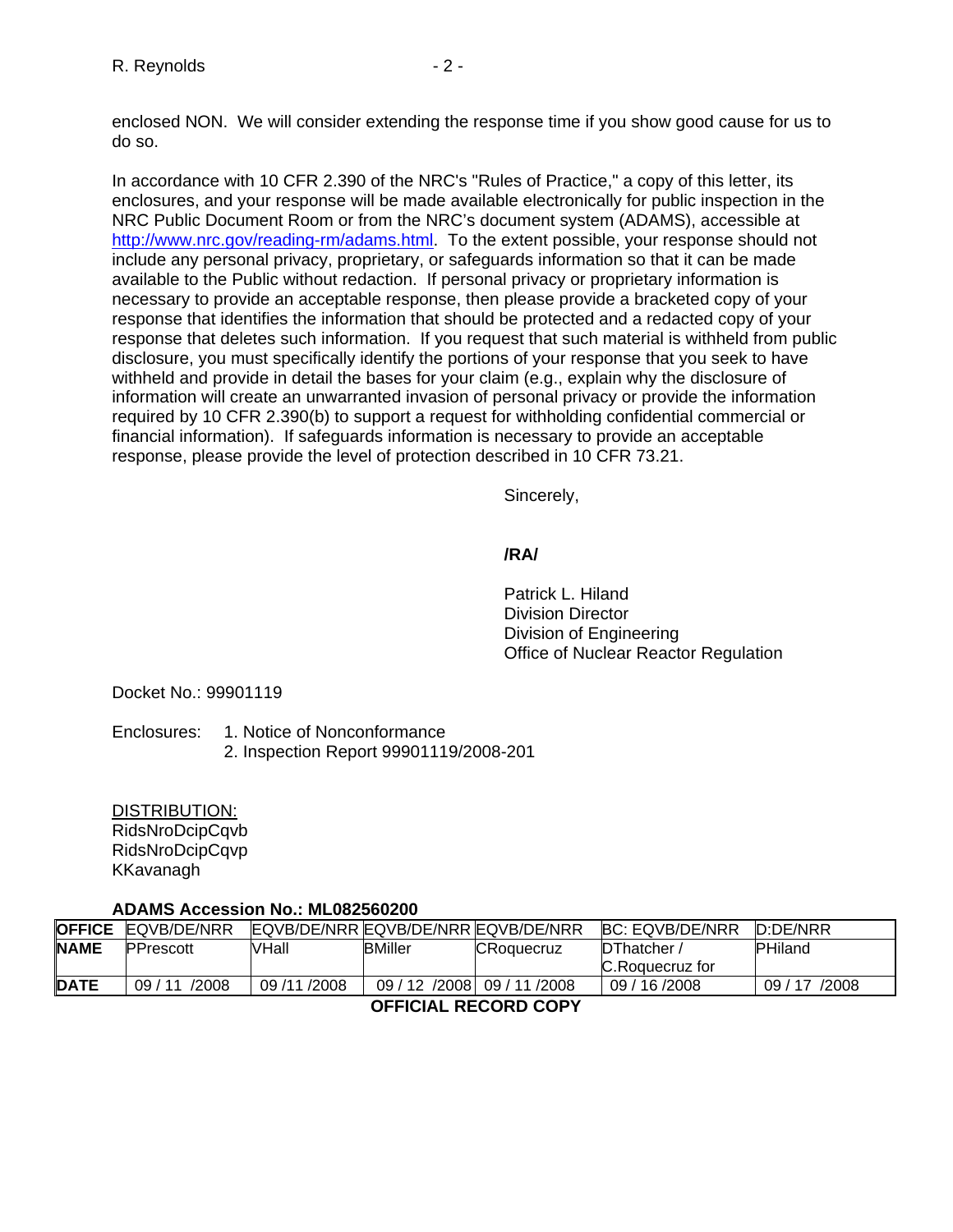## **NOTICE OF NONCONFORMANCE**

Spectrum Technologies Utilities Service Division 112 Erie Boulevard Schenectady, NY 12305 Docket Number 99901119 Inspection Report No. 99901119/2008-201

Based on the results of a Nuclear Regulatory Commission (NRC) inspection conducted July 29 to August 1, 2008, of activities performed at Spectrum Technologies (Spectrum), certain activities were not conducted in accordance with NRC requirements which were contractually imposed upon Spectrum by NRC licensees.

A. Criterion III, "Design Control," of Appendix B to 10 CFR Part 50, states in part that, "Measures shall also be established for the selection and review for suitability of application of materials, parts, equipment, and processes that are essential to the safetyrelated functions of the structures, systems and components." Additionally, Criterion III states in part that, "The design control measures shall provide for verifying or checking the adequacy of design, such as by the performance of design reviews, by the use of alternate or simplified calculational methods, or by the performance of a suitable testing program."

Argo Turboserve Corporation (ATC), Utilities Services Division, Quality Program Manual, Revision 1, dated December 29, 2004, Section 3.0 "Design Control," Paragraph 2.b. states that "Applicable design inputs, quality requirements and standards shall be appropriately specified and correctly translated into specifications, drawings, procedures and instructions."

Spectrum Quality Assurance Procedure QAP-3-001 "Design Control," Revision 4, dated July 6, 2004, Section 2.4 states in part that, "The adequacy of a design shall be checked or verified by the performance of design reviews, by the use of alternate or simplified calculation methods, or by the performance of a suitable testing program."

Contrary to the above, as of August 1, 2008:

Spectrum failed to establish an adequate acceptance criterion for the locked rotor current test in Job Number 07P3730/1, dated March 28, 2007, for a 100HP/460VAC Electric Motor to LaSalle Nuclear Power Station for Exelon Generation Company Order 00429577.

This issue has been identified as Nonconformance 99901119/2008-201-01.

B. Criterion V, "Instructions, Procedures, and Drawings," of Appendix B to 10 CFR Part 50, states in part that, "Activities affecting quality shall be prescribed by documented instructions, procedures, or drawings, of a type appropriate to the circumstances and shall be accomplished in accordance with these instructions, procedures, or drawings. Instructions, procedures, or drawings shall include appropriate quantitative or qualitative acceptance criteria for determining that important activities have been satisfactorily accomplished."

ATC, Utilities Services Division, Quality Program Manual, Revision 1, dated December 29, 2004, Sections 5.0 "Instructions, Procedures and Drawings," Paragraphs 2.b. and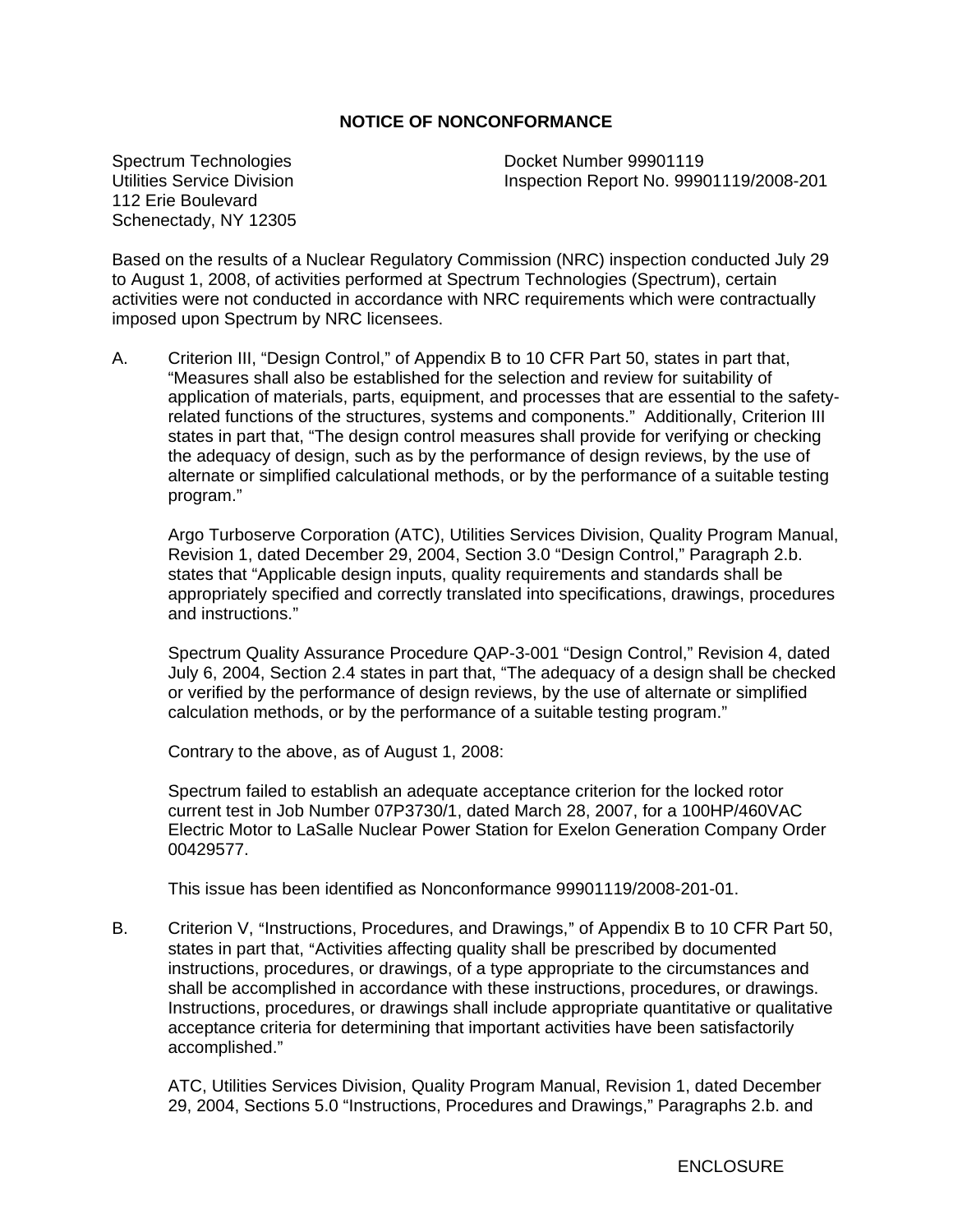2.c. state that, "All activities affecting quality shall be prescribed and performed in accordance with documented instructions, procedures or drawings. Instructions, procedures or drawings shall include or reference appropriate quantitative or qualitative acceptance criteria for determining that prescribed activities have been satisfactorily accomplished."

Spectrum Quality Assurance Procedure QAP-5-001, "Control of Instructions, Procedures and Drawings," Revision 6, dated August 2, 2005, Sections 2.1 and 2.2 state that, "All activities affecting quality shall be prescribed and performed in accordance with documented instructions, procedures or drawings. Instructions, procedures or drawings shall include or reference appropriate quantitative or qualitative acceptance criteria for determining that prescribed activities have been satisfactorily accomplished."

Spectrum Quality Assurance Procedure QAP-16-001, "Corrective Action," Revision 3, dated September 13, 2005, establishes the process for initially identifying and determining the significance of issues identified in the corrective action request process.

Contrary to the above, until July, 30, 2008;

Spectrum Quality Assurance Procedure QAP-16-001, "Corrective Action," failed to prescribe appropriate procedures to initially identify a deviation for evaluation, as defined in 10 CFR Part 21, "Reporting of Defects and Noncompliance."

This issue has been identified as Nonconformance 99901119/2008-201-02.

C. Criterion V, "Instructions, Procedures, and Drawings," of Appendix B to 10 CFR Part 50, states in part that, "Activities affecting quality shall be prescribed by documented instructions, procedures, or drawings, of a type appropriate to the circumstances and shall be accomplished in accordance with these instructions, procedures, or drawings. Instructions, procedures, or drawings shall include appropriate quantitative or qualitative acceptance criteria for determining that important activities have been satisfactorily accomplished."

ATC, Utilities Services Division, Quality Program Manual, Revision 1, dated December 29, 2004, Sections 5.0 "Instructions, Procedures and Drawings," Paragraphs 2.b. and 2.c. state that, "All activities affecting quality shall be prescribed and performed in accordance with documented instructions, procedures or drawings. Instructions, procedures or drawings shall include or reference appropriate quantitative or qualitative acceptance criteria for determining that prescribed activities have been satisfactorily accomplished."

Spectrum Quality Assurance Procedure QAP-5-001, "Control of Instructions, Procedures and Drawings," Revision 6, dated August 2, 2005, Sections 2.1 and 2.2 state that, "All activities affecting quality shall be prescribed and performed in accordance with documented instructions, procedures or drawings. Instructions, procedures or drawings shall include or reference appropriate quantitative or qualitative acceptance criteria for determining that prescribed activities have been satisfactorily accomplished."

Spectrum Procedure GP0060, "Qualification by Similarity Analysis Procedure," Revision 3, dated August 20, 2007, Section 5.2.2, "Metallic Material Components," requires that a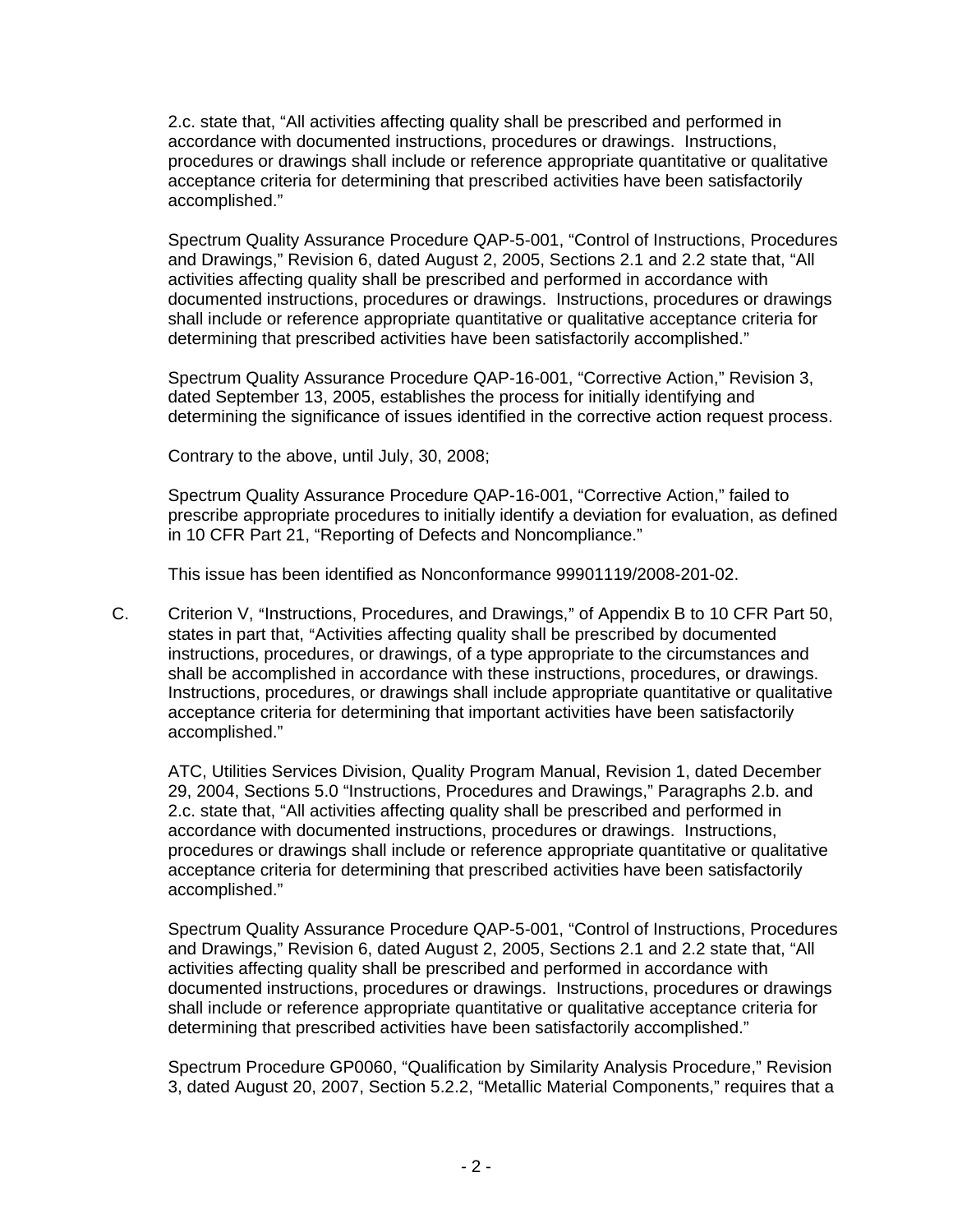Rockwell Hardness test be performed on metallic parts as determined by the Procurement & Qualification Engineer.

Contrary to the above, as of August 1, 2008:

Spectrum failed to perform Rockwell Hardness testing on the identified critical metallic parts for <sup>3</sup>/<sub>4</sub>in, 316 stainless steel ball valves dedicated under Spectrum Job Number 07P1630 for Three Mile Island Nuclear Station Order 80023053. Spectrum also failed to document any engineering evaluation to justify the lack of testing.

This issue has been identified as Nonconformance 99901119/2008-201-03.

D. Criterion VII, "Control of Purchased Material, Equipment, and Services," of Appendix B to 10 CFR Part 50, states in part that, "documentary evidence shall be sufficient to identify the specific requirements, such as codes, standards, or specifications, met by the purchased material and equipment."

ATC, Utilities Services Division, Quality Program Manual, Revision 1, dated December 29, 2004, Sections 7.0 "Control of Purchased Material, Equipment and Services," Paragraph 2 states in part that, "The procurement of items and services shall be controlled to assure conformance with specified requirements. Such controls shall provide for evaluation of objective evidence of quality furnished by the supplier."

Spectrum Quality Assurance Procedure QAP-2-002, "Certificates of Conformance and Authorization to Ship," Revision 4, dated May 17, 2005, Section 3.2.2 states in part that "Q1 items being provided to customers other than the utility owner shall be provided through Spectrum Technologies or as otherwise authorized by Spectrum QA. Such items shall be treated as commercial grade until properly re-certified by Spectrum under ATC's Quality Assurance Program meeting the requirements of 10 CFR 50 Appendix B.

The Vice President for Quality Assurance, or his designee, shall perform a detailed review of the certification documentation package provided by the original utility owner to assure that an acceptable Certificate of Conformance from the original supplier of the safety related equipment is provided."

Contrary to the above, as of August 1, 2008:

Spectrum failed to adequately review purchase order documentation from a third-party supplier for Certificate of Conformance COC08P0650, dated February 1, 2008, regarding acceptance of 10 CFR Part 21 requirements for supplying a basic component.

This issue has been identified as Nonconformance 99901119/2008-201-04.

E. Criterion VII, "Control of Purchased Material, Equipment, and Services" of Appendix B to 10 CFR Part 50 states, in part that, "Measures shall be established to assure that purchased material, equipment, and services, whether purchased directly or through contractors and subcontractors, conform to the procurement documents."

Spectrum Quality Assurance Procedure QAP-7-001, "Control of Purchased Material, Equipment and Services," Revision 6, dated September 12, 2006, Section 4.2.2.2, states that, "The Purchase Order shall require that all items be 'Drop Shipped' directly from the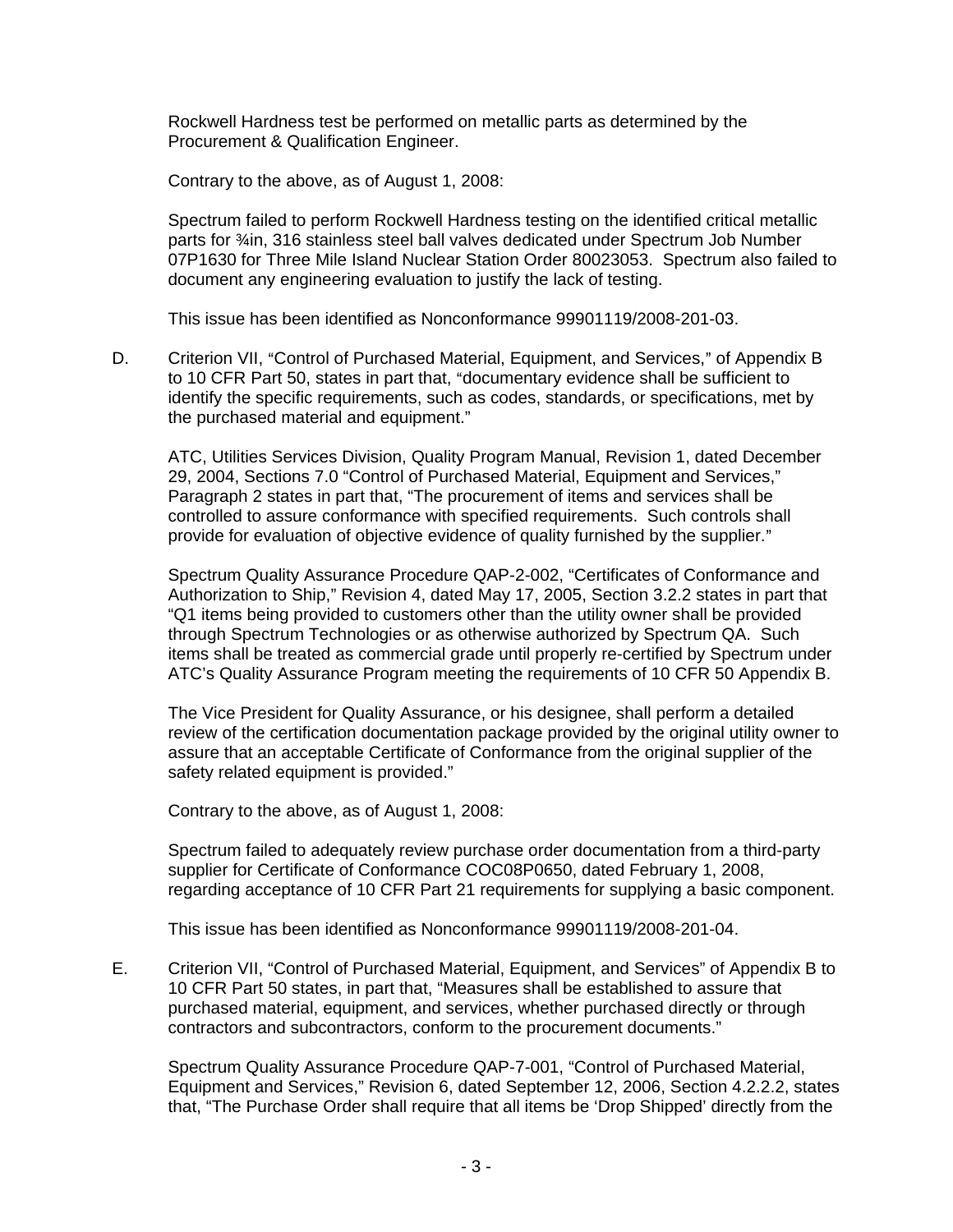[Original Equipment Manufacturer] to Spectrum, and shall state that all items shall be new and not refurbished and that no substitutions are permitted. The Purchase order shall also clearly state that traceability to the O.E.M. is required."

Contrary to the above, as of August 1, 2008:,

Spectrum failed to provide traceability to the Original Equipment Manufacturer in Job Number 08P1630 for a commercially-dedicated Barton 288A/224 pressure switch, purchased from The Park Company, and provided to the Fermi Nuclear Generating Station for Detroit Edison Company Purchase Order 4700114545, on April 15, 2008.

This issue has been identified as Nonconformance 99901119/2008-201-05.

F. Criterion XVIII, Audits, of Appendix B to 10 CFR Part 50, states in part that, "A comprehensive system of planned and periodic audits shall be carried out to verify compliance with all aspects of the quality assurance program and to determine the effectiveness of the program."

ATC, Utilities Services Division, Quality Program Manual, Revision 1, dated December 29, 2004, Section 18.2.g., states that, "External audits of Spectrum Technologies Division of ATC suppliers of items and services, shall be performed at prescribed frequencies, when said suppliers are required to have a documented Quality Assurance Program which complies with the requirements of 10 CFR 50 Appendix B."

Spectrum Quality Assurance Procedure QAP 18-001 "Audits," Revision 5, dated September 12, 2006, Section 3.2.1, states in part that, "Audits of suppliers of items and services that are required to have documented Quality Assurance programs in accordance with 10 CFR 50 Appendix B shall be audited as specified in Section 18.0 of the Quality Assurance Manual."

Contrary to the above, as of August 1, 2008:,

The last audit of the ATC Woodridge warehouse facility that Spectrum conducted August 23-24, 2005, did not verify compliance with all aspects of the ATC Woodridge documented quality assurance program. Appendix B to 10 CFR Part 50 criteria not addressed in the audit included: 1) quality assurance program; 2) instructions, procedures, and drawings; 3) identification and control of materials, parts, and components; 4) control of measuring and test equipment; and 5) audits.

This issue has been identified as Nonconformance 99901119/2008-201-06.

The NRC has concluded that information regarding the reason for Nonconformance 99901119/2008-201-02, the corrective actions taken and planned to correct the nonconformance and prevent recurrence and the date when full compliance will be achieved is already adequately addressed in the report details. However, you are required to submit a written statement or explanation pursuant to 10 CFR 2.201 if the description therein does not accurately reflect your corrective actions or your position. In that case, or if you choose to respond, clearly mark your response as a "Reply to Notice of Nonconformance; 99901119/2008-201-02," and send it to the U.S. Nuclear Regulatory Commission, ATTN: Document Control Desk, Washington, DC 20555-0001 with a copy to the Chief, Quality and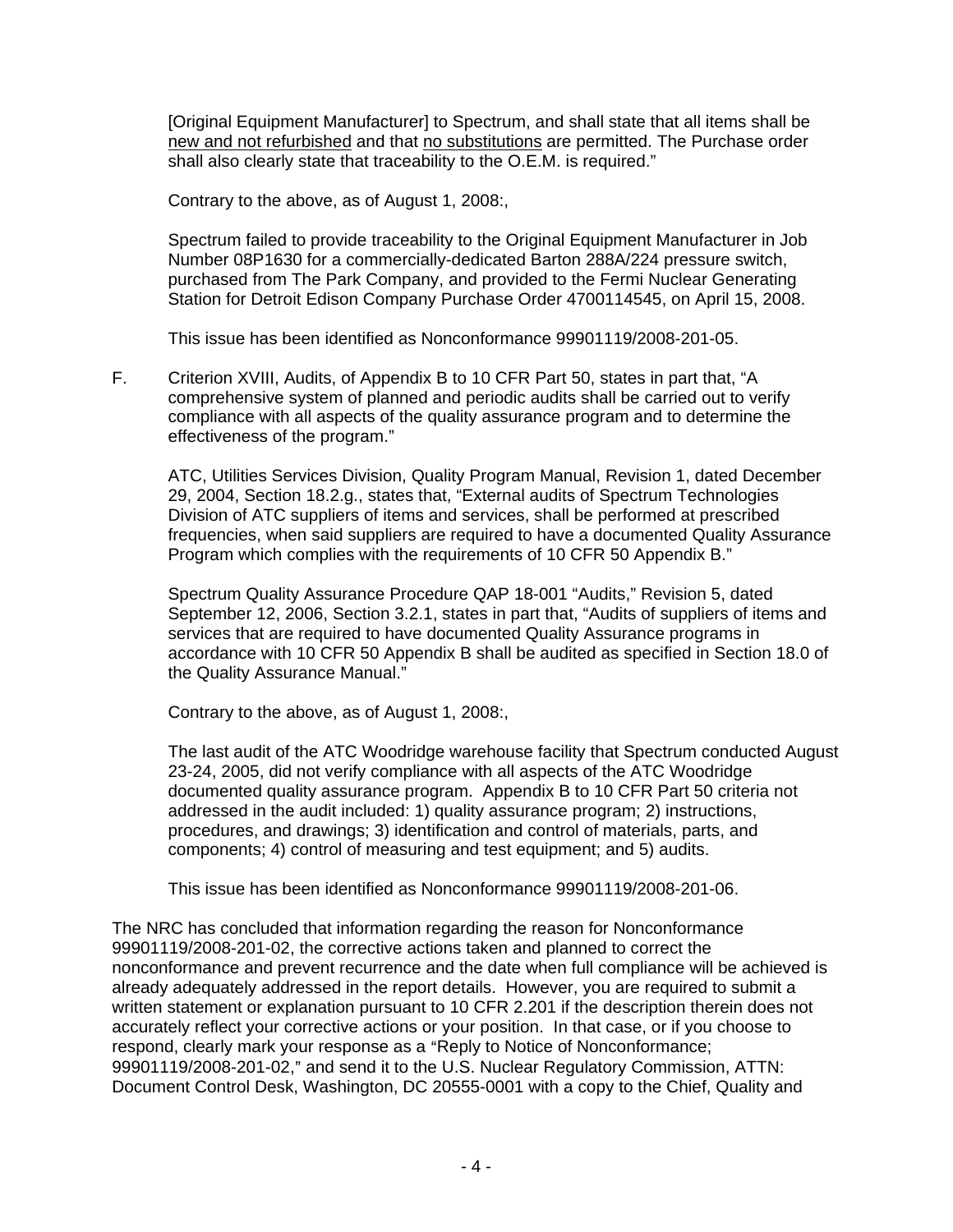Vendor Branch within 30 days of the Date of the letter transmitting this Notice of Nonconformance (Notice).

Regarding the remaining nonconformances, please provide a written statement or explanation to the U.S. Nuclear Regulatory Commission, ATTN: Document Control Desk, Washington, DC 20555-0001 with a copy to the Director, Division of Engineering, within 30 days of the date of the letter transmitting this Notice of Nonconformance. This reply should be clearly marked as a "Reply to a Notice of Nonconformance" and should include for each noncompliance: (1) the reason for the noncompliance, or if contested, the basis for disputing the noncompliance; (2) the corrective steps that have been taken and the results achieved; (3) the corrective steps that will be taken to avoid future non-compliances; and (4) the date when your corrective action will be completed. Where good cause is shown, consideration will be given to extending the response time.

Because your response will be made available electronically for public inspection in the NRC Public Document Room or from the NRC's document system (ADAMS), accessible from the NRC Web site at <http://www.nrc.gov/reading-rm/adams.html>, to the extent possible, it should not include any personal privacy, proprietary, or safeguards information so that it can be made available to the public without redaction. If personal privacy or proprietary information is necessary to provide an acceptable response, then please provide a bracketed copy of your response that identifies the information that should be protected and a redacted copy of your response that deletes such information. If you request withholding of such material, you must specifically identify the portions of your response that you seek to have withheld and provide in detail the bases for your claim of withholding (e.g., explain why the disclosure of information will create an unwarranted invasion of personal privacy or provide the information required by 10 CFR 2.390(b) to support a request for withholding confidential commercial or financial information). If safeguards information is necessary to provide an acceptable response, please provide the level of protection described in 10 CFR 73.21.

Dated this (17) day of September 2008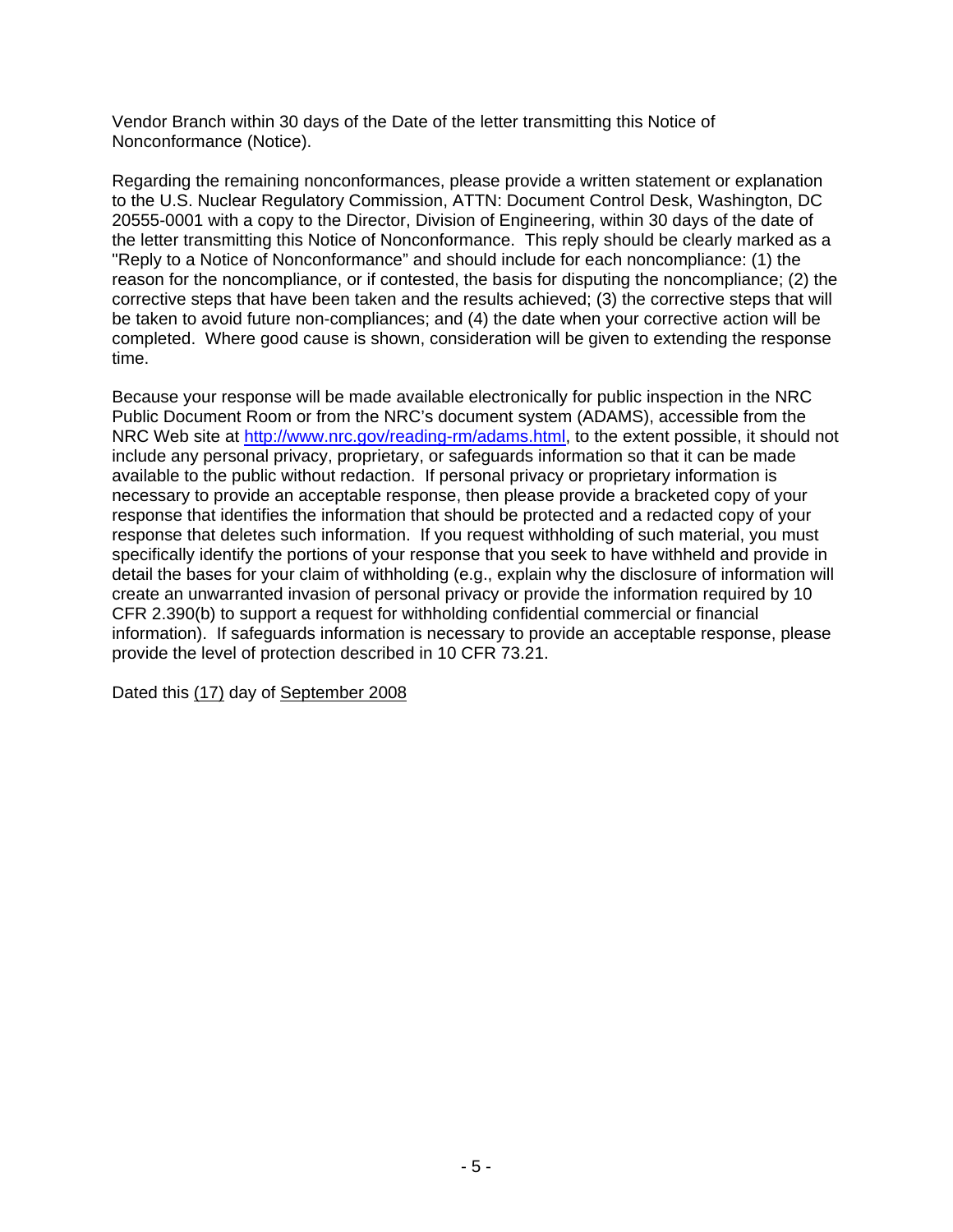## U.S. NUCLEAR REGULATORY COMMISSION OFFICE OF NUCLEAR REACTOR REGULATION DIVISION OF ENGINEERING VENDOR INSPECTION REPORT

| Docket No.:                    | 99901119                                                                                                                                                                                                                                                                                                                                      |
|--------------------------------|-----------------------------------------------------------------------------------------------------------------------------------------------------------------------------------------------------------------------------------------------------------------------------------------------------------------------------------------------|
| Report No.:                    | 99901119/2008-201                                                                                                                                                                                                                                                                                                                             |
| Vendor:                        | Spectrum Technologies<br><b>Utilities Service Division</b><br>112 Erie Boulevard<br>Schenectady, NY 12305<br>Phone: (518) 382-0056<br>Fax: (518) 382-0283                                                                                                                                                                                     |
| Vendor Contact:                | <b>Randy Reynolds</b><br><b>Quality Assurance Manager</b><br>Phone: (518) 878-8431<br>rreynolds@argoturbo.com                                                                                                                                                                                                                                 |
| Nuclear Industry:              | Spectrum Technologies (Spectrum) provides safety-related<br>dedication services to the nuclear power industry and performs<br>commercial-grade dedication on a variety of electrical and<br>mechanical products. Spectrum was acquired by Argo<br>Turboserve Corporation (ATC) in 2004 and operates under ATC's<br>Utility Services Division. |
| <b>Inspection Dates:</b>       | July 29 - August 1, 2008                                                                                                                                                                                                                                                                                                                      |
| <b>Inspection Team Leader:</b> | Paul Prescott, DE/NRR                                                                                                                                                                                                                                                                                                                         |
| Inspectors:                    | Victor Hall, DE/NRR<br>Barry Miller, DE/NRR<br>Carla Roquecruz, DE/NRR                                                                                                                                                                                                                                                                        |
| Approved by:                   | Dale F. Thatcher, Chief<br><b>Quality &amp; Vendor Branch</b><br>Division of Engineering<br>Office of Nuclear Reactor Regulation                                                                                                                                                                                                              |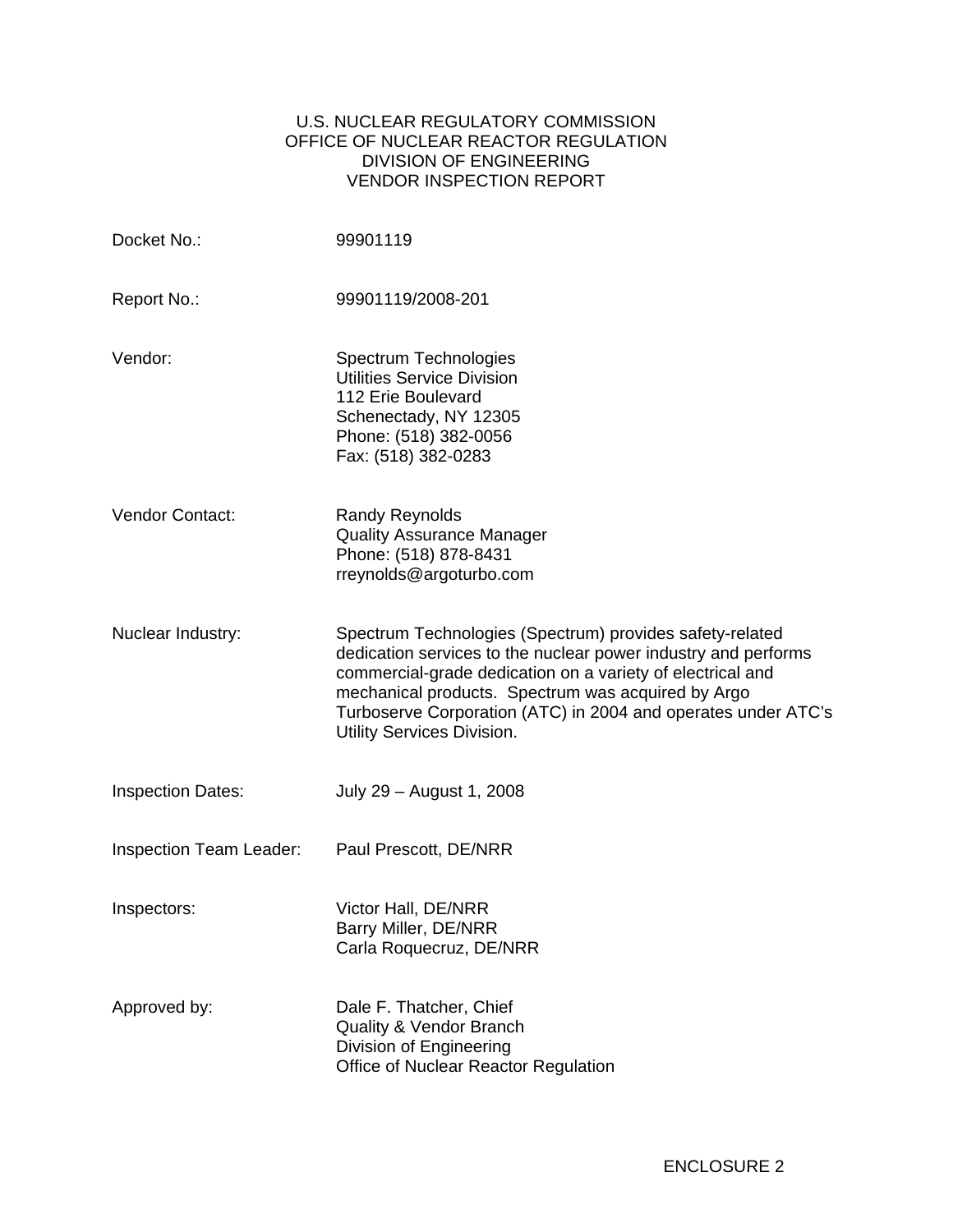# **EXECUTIVE SUMMARY**

### Spectrum Technologies 99901119/2008-201

The purpose of this inspection was to review selected portions of Spectrum Technologies' (Spectrum) quality assurance and 10 CFR Part 21 (Part 21) programs. The inspectors focused on Spectrum's activities in the area of dedication of electrical and mechanical items that Spectrum supplies as basic components to NRC-licensed facilities. The inspection was conducted at Spectrum's facility in Schenectady, New York from July 29 to August 1, 2008.

The NRC inspection bases were:

- Appendix B, "Quality Assurance Criteria for Nuclear Power Plants and Fuel Reprocessing Plants," to Part 50 of Title 10 of the *Code of Federal Regulations*
- 10 CFR Part 21, "Reporting of Defects and Noncompliance."

The NRC identified five nonconformances and one unresolved item during a previous inspection of Spectrum's facility in Schenectady, New York, on February 2 – 5, 2004. All previous nonconformances and the unresolved item were closed prior to the 2008 inspection.

The results of the latest inspection are summarized below.

### 10 CFR Part 21 Program

The inspectors identified one Non-Cited Violation for failure to meet the requirements of 10 CFR Part 21. The violation was not cited because Spectrum identified the issue and initiated appropriate corrective actions. With the exception of the Non-Cited Violation noted above, the inspectors concluded that Spectrum's 10 CFR Part 21 program was consistent with the regulatory requirements. No findings of significance were identified.

### Corrective Action

Based on the review of Spectrum's corrective action process and Part 21 procedures, and a sample of corrective action requests (CARs), the NRC inspectors concluded that strengthening the integration of Part 21 evaluation requirements into Quality Assurance Procedure (QAP) 16- 001 was necessary for Spectrum to adequately implement their corrective action program. The inspectors identified Notice of Nonconformance (NON) 99901119/2008-201-02, for the failure to adequately prescribe the initial Part 21 screening process. This deficiency was subsequently corrected by Spectrum, and a response is not requested. No findings of significance were identified.

### Commercial-Grade Dedication

The inspectors determined through review of dedication packages for various items that Spectrum is generally implementing a commercial-grade dedication process in compliance with regulatory and industry guidance and Spectrum's quality program requirements documented in its Quality Program Manual (QPM) and implemented by its procedures. However, the inspectors identified NON 99901119/2008-201-01 for failure to establish an adequate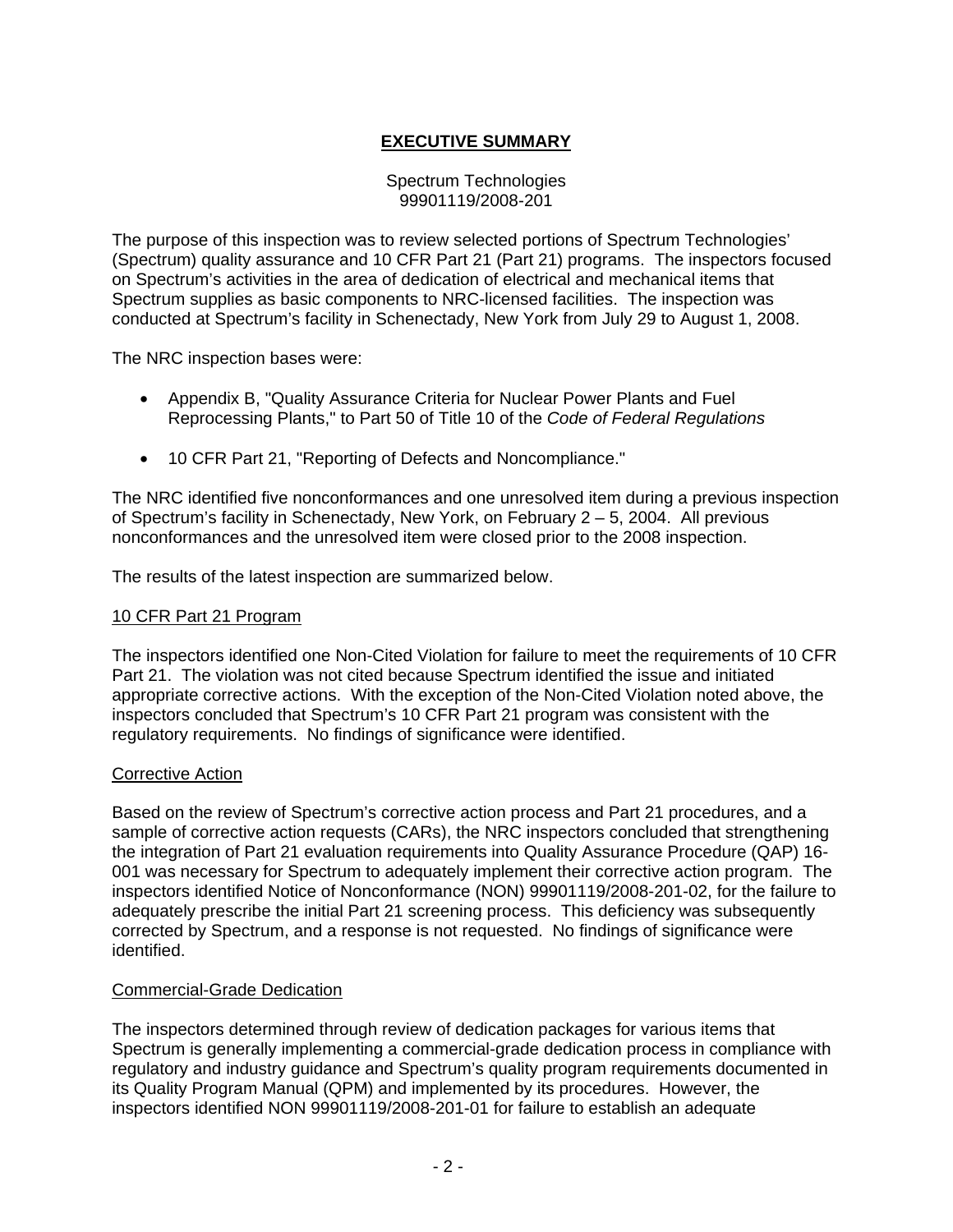acceptance criterion related to the dedication process; NON 99901119/2008-201-03 for failure to document any engineering evaluation in lieu of testing; NON 99901119/2008-201-04 for failure to adequately review documentation from a third-party supplier, and NON 99901119/2008-201-05 for failure to provide traceability to the Original Equipment Manufacturer (OEM) as part of the dedication process.

## Audits

The inspectors concluded that with the exception of NON 99901119/2008-201-06 for an inadequate audit of a supplier, Spectrum's audit program requirements are generally consistent with the regulatory requirements of Criterion XVIII of Appendix B to 10 CFR Part 50.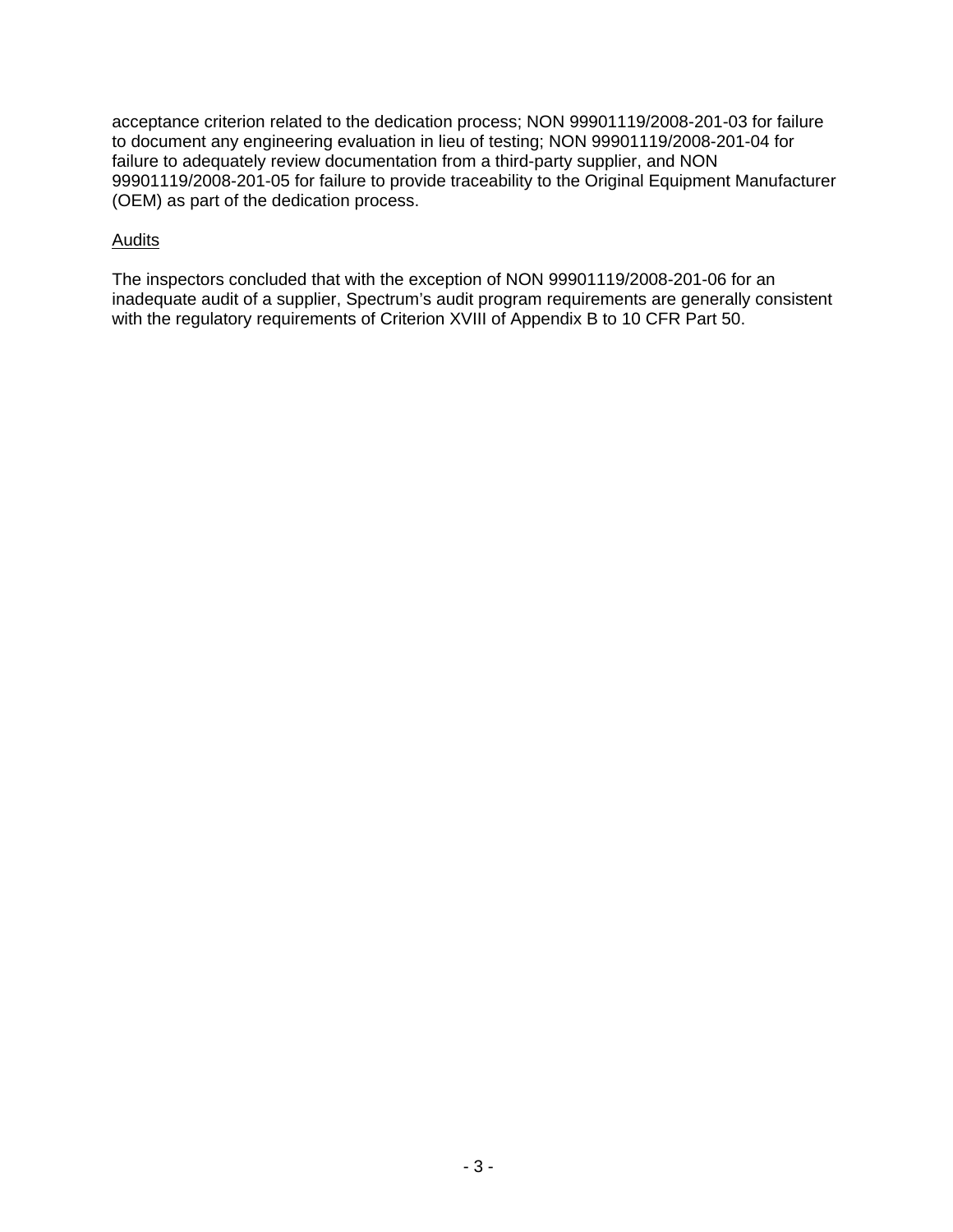## **REPORT DETAILS**

### 1. 10 CFR Part 21 Program

#### a. Inspection Scope

The inspectors reviewed Spectrum's quality assurance (QA) policies and procedures to determine compliance with 10 CFR Part 21, "Reporting of Defects and Noncompliances." Specifically, the inspectors reviewed portions of the Argo Turboserve (ATC), Utilities Services Division, Quality Program Manual (QPM), Revision 1, dated December 12, 2004, and portions of Spectrum's implementing Quality Assurance Procedures (QAPs).

In addition, the inspectors evaluated all of Spectrum's Nonconformance Reports (NCRs) and associated Part 21 evaluation forms from the past two years to verify compliance with Part 21 requirements.

Finally, the inspectors reviewed a sample of safety-related purchase orders to verify that Spectrum properly specified the applicability of 10 CFR Part 21 in procurement documents for safety-related services from sub-suppliers.

#### b. Observations and Findings

The inspectors noted that Spectrum's QA program was governed by an overarching corporate ATC manual: QPM. This manual was divided into 20 sections, which included 18 sections corresponding to the 18 criteria of Appendix B of 10 CFR Part 50, "Quality Assurance Criteria for Nuclear Power Plants and Fuel Reprocessing Plants," and two sections for Part 21 and definitions.

The inspectors noted that Spectrum self-identified a finding regarding its Part 21 process in internal audit INT 08-1, dated January 10, 2007. The finding stated:

"Spectrum Technologies currently has no practices for documenting evaluations to determine if a condition is reportable when discovered as a NCR during dedication testing."

Spectrum's discussion on the above finding further stated:

"This finding is of sufficient importance to require immediate corrective action. A checklist for determining 10CFR21 reportability shall be included with each NCR. There is actually a de facto determination performed during the NCR process but no specific documentation actually referencing Part 21. The checklist shall remain in effect until the Quality Assurance Procedures are changed during integration of Spectrum and STS [Southern Testing Services]."

The inspectors noted that Spectrum's internal audit identified that implementing procedure QAP-19-001, "10 CFR Part 21 Reporting," did not include comprehensive interfaces with all of Spectrum's corrective action procedures to identify and evaluate potential deviations or failures to comply associated with substantial safety hazards. The inspectors found the interim corrective actions that Spectrum initiated, including the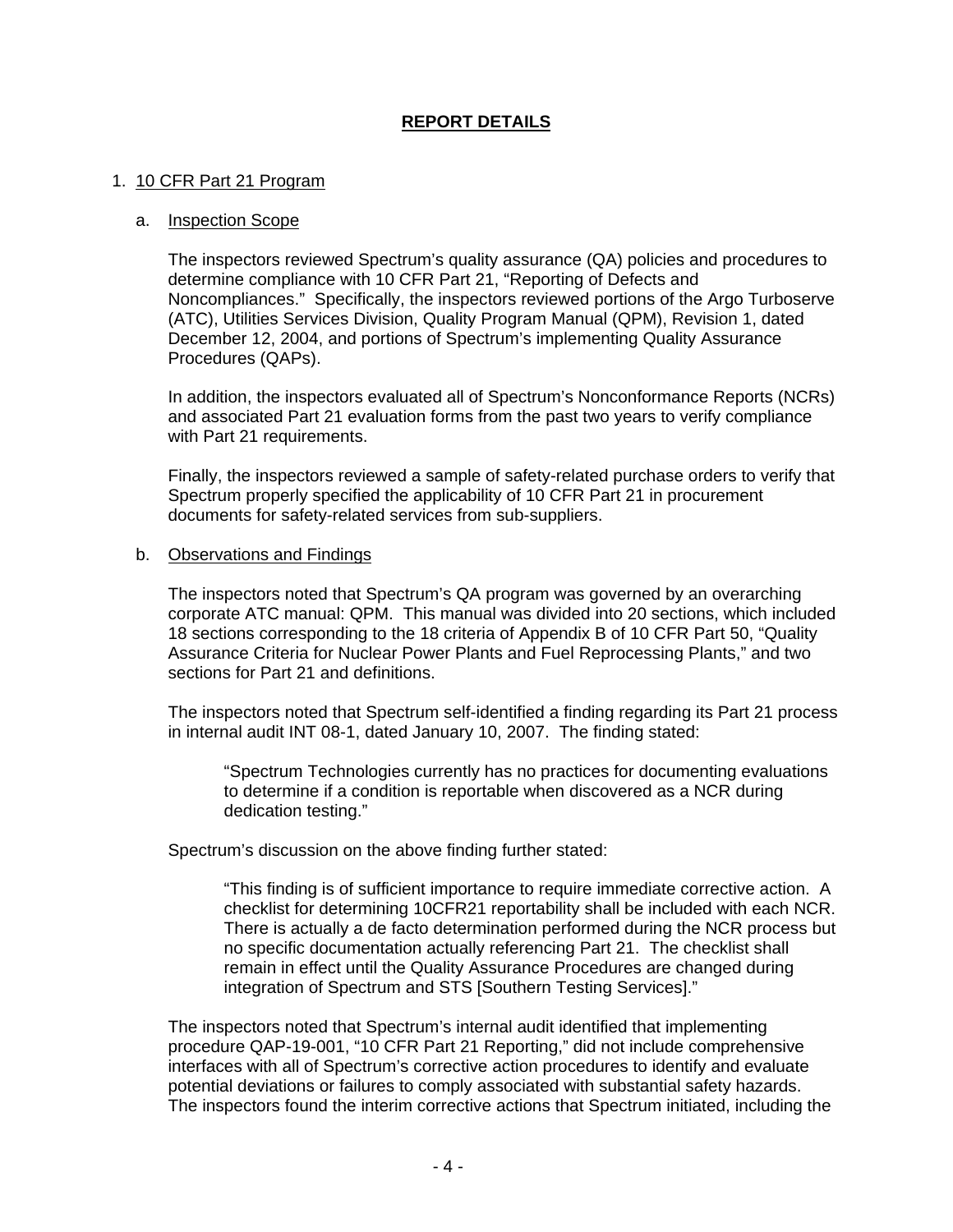NCR checklist to be adequate. The inspectors also observed that QAP-19-001 did not provide appropriate guidance to evaluate deviations and failures to comply associated with substantial safety hazards.

Part 21, Section 21.21, "Notification of failure to comply or existence of a defect and its evaluation," paragraph (a), requires, in part, each individual, corporation, partnership, or other entity subject to 10 CFR Part 21 shall adopt appropriate procedures to (1) evaluate deviations and failures to comply associated with substantial safety hazards as soon as practicable.

The inspectors determined that the deficiencies noted above constituted a Severity Level IV violation of NRC requirements. Because Spectrum self-identified these issues and initiated corrective actions to correct the deficiency and prevent recurrence, this violation was treated as a Non-Cited Violation, consistent with Section VI.A of the NRC Enforcement Policy.

The inspectors found that QPM, Section 19.0, and Spectrum procedure QAP-19-001 provided adequate procedures and guidance regarding notification to the NRC by directors or responsible officers and provided adequate procedures and guidance for informing affected customers of identified defects or failures to comply. The inspectors found that the manual and procedures adequately incorporated the timeliness requirements of Part 21.

The inspectors verified, in a sample of procurement documents for safety-related services from sub-suppliers, that Spectrum had specified the applicability of Part 21 as required in 10 CFR 21.31.The inspectors noted that Spectrum's QAP-19-001 provided adequate controls for the retention of Part 21 evaluations or notifications. Spectrum did not provide any records of Part 21 evaluations or Part 21 notifications.

## c. Conclusions

The inspectors identified one Non-Cited Violation for failure to meet the requirements of 10 CFR Part 21. The violation was not cited because Spectrum identified the issue and initiated appropriate corrective actions. With the exception of the Non-Cited Violation noted above, the inspectors concluded that Spectrum's 10 CFR Part 21 program was consistent with the regulatory requirements. No findings of significance were identified.

## 2. Corrective Action

# a. Inspection Scope

The inspectors reviewed the procedures governing the implementation of Spectrum's corrective action program to ensure the procedures provided adequate guidance consistent with the requirements of Appendix B to 10 CFR Part 50 and 10 CFR Part 21. The inspectors also reviewed a sample of corrective action requests (CARs) to assess Spectrum's implementation of the corrective action program.

# b. Observations and Findings

# b.1. Corrective Action Program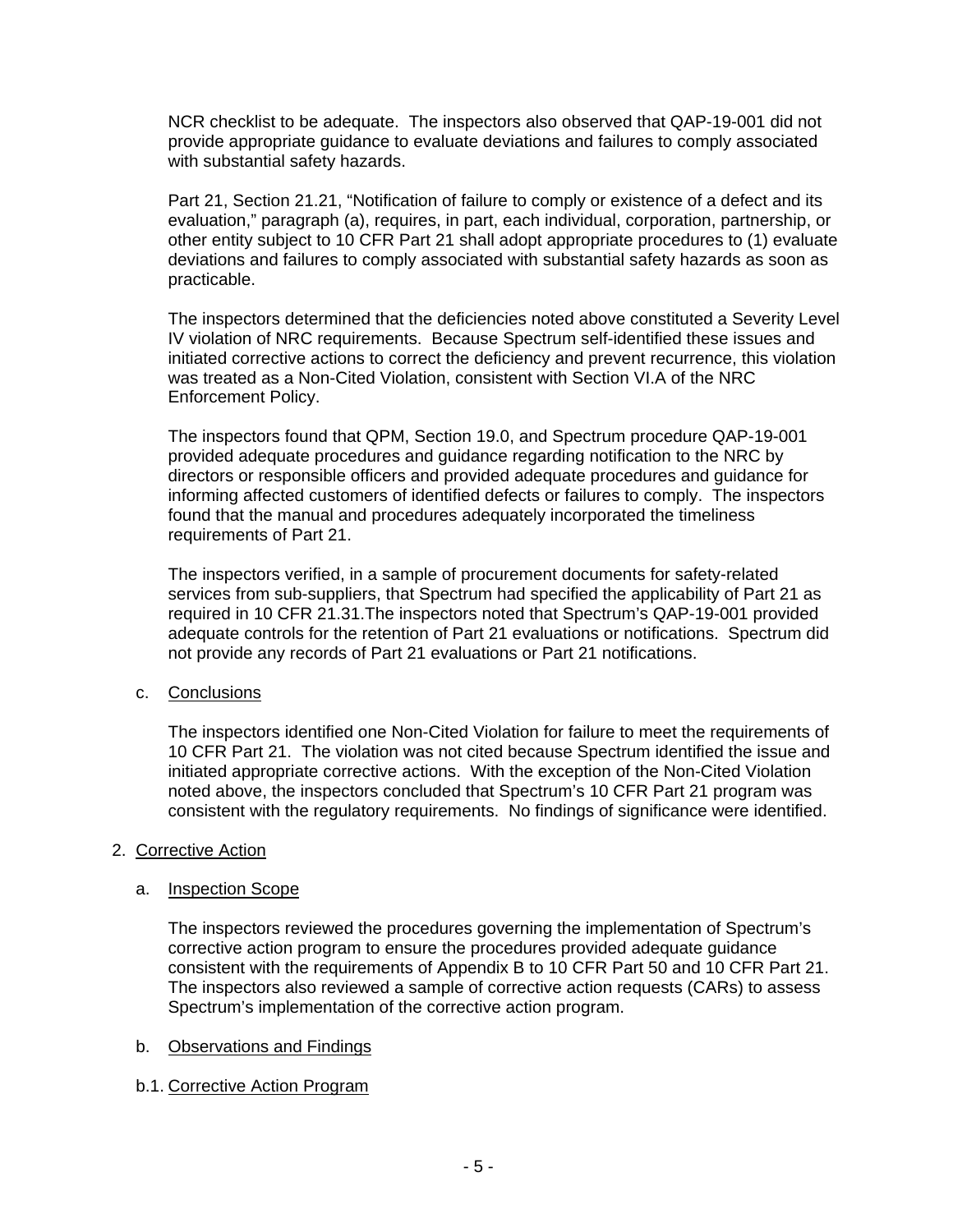Spectrum's QAP-16-001, "Corrective Action," Revision 3, established the process for identifying, investigating, reporting, tracking, and correcting conditions adverse to quality, significant conditions adverse to quality, communicating lessons learned, and tracking customer-identified issues. This procedure detailed the process of identifying and documenting apparent conditions adverse to quality that fall under the scope of Spectrum's quality program, investigating and correcting those adverse conditions, and closing CARs upon completion of corrective action.

The inspectors noted that Spectrum's CAR document was used to identify an issue, report measures and actions taken to evaluate and resolve apparent conditions adverse to quality, and track required actions through completion. The CAR process included, but was not limited to actions such as: description of the issue, the owner of the CAR, investigation and evaluation documentation results, and prescribed action(s) to be taken.

QAP-19-001, "Part 21 Reporting," Revision 5, established the guidance and responsibilities to ensure compliance with and execution of Part 21 requirements.

### b.2. Corrective Action Implementation

The inspectors reviewed QAP-16-001 and QAP-19-001 to determine how these procedures incorporated Part 21 requirements into Spectrum's corrective action program. QAP-16-001 did not require personnel to review the issue identified in a CAR to determine if a Part 21 evaluation was required. QAP-19-001, Section 2.2, stated in part, that all identified deviations or failures to comply shall be evaluated to determine if a defect or failure to comply associated with a substantial safety hazard exists. However, the inspectors noted that QAP-16-001 did not reference or include a mechanism to initially identify a potential Part 21 deviation for further evaluation using QAP-19-001. Additionally, supplier issues, the probable source of potential deviations, were not required to be formally documented in the CAR process.

The inspectors identified that the lack of procedural guidance to initially document a potential deviation in QAP-16-001 created the possibility for the failure to perform an evaluation as required by Part 21. The failure to prescribe an initial Part 21 screening process in QAP-16-001 is inconsistent with the regulatory requirements of Appendix B to 10 CFR Part 50, Criterion V. This issue was identified as Notice of Nonconformance (NON) 99901119/2008-201-02.

Spectrum issued CAR 08-05, "Spectrum Procedure for Nonconformance Reports does not Contain Part 21 Reporting Evaluation," to document the inspectors' concerns. Revision 4 to QAP-16-001 was completed and approved prior to completion of onsite NRC inspection activities. The inspectors noted that the changes required that: 1) a CAR's issue be initially evaluated for a potential deviation; 2) all CARs be issued through Spectrum's quality assurance manager; 3) supplier-related issues be formally documented on a CAR; and, 4) the CAR form contain a block requiring a response as to whether the issue is a potential deviation and the identification of any associated documentation. The inspectors found Spectrum's implemented corrective actions to be adequate. No additional response is required to address the nonconformance.

The inspectors reviewed the corrective actions associated with the CARs that documented one unresolved item and four nonconformances associated with the previous NRC inspection documented in NRC Inspection Report 99901119/2004-201.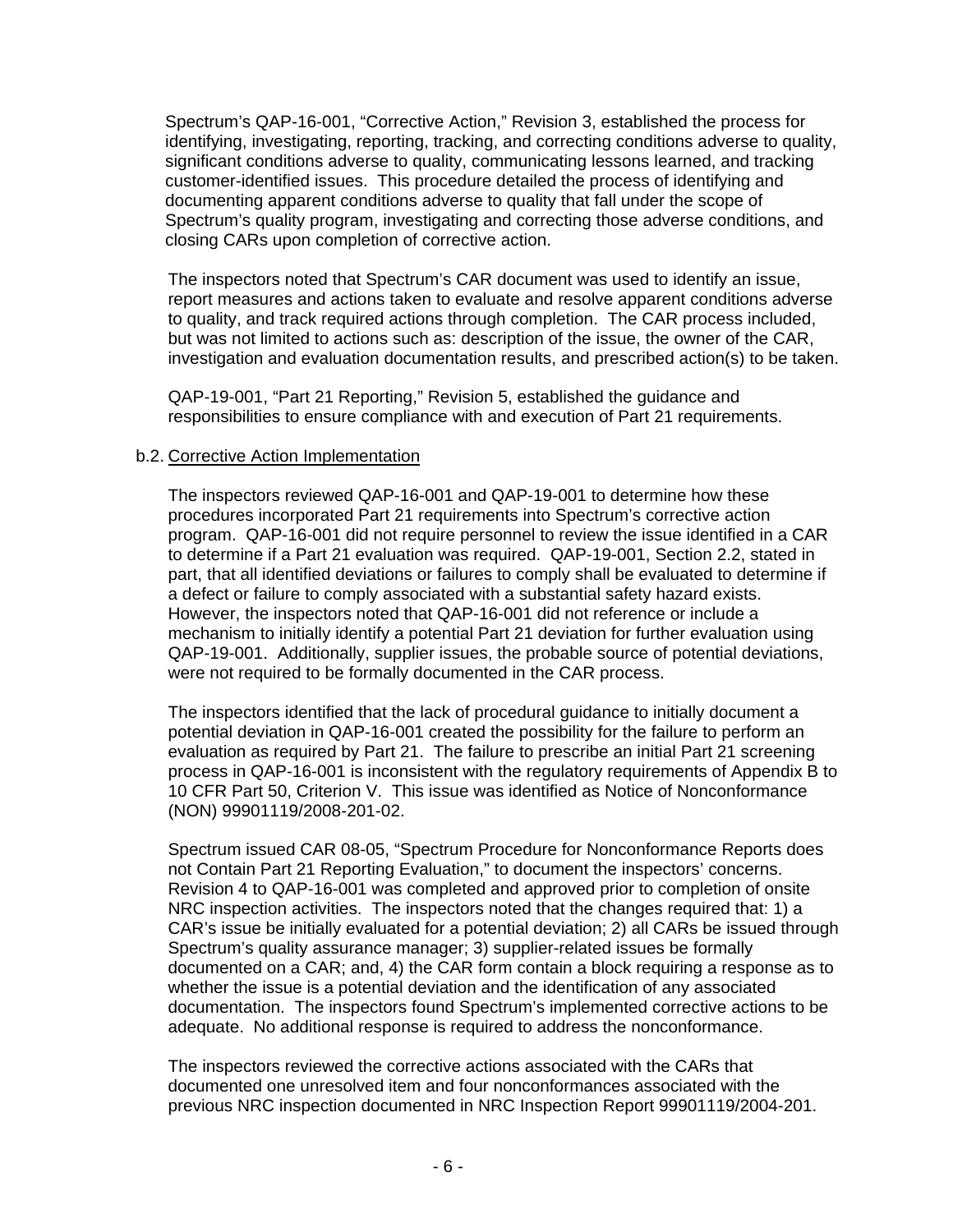The inspectors determined that Spectrum's corrective actions were adequate. No outstanding issues were identified and these items are considered closed.

### c. Conclusion

Based on the review of Spectrum's corrective action process and Part 21 procedures, and a sample of CARs, the NRC inspectors concluded that strengthening the integration of Part 21 evaluation requirements into QAP 16-001 was necessary for Spectrum to adequately implement their corrective action program. The inspectors identified Notice of Nonconformance 99901119/2008-201-02, for the failure to adequately prescribe the initial Part 21 screening process. This deficiency was subsequently corrected by Spectrum, and a response is not requested.

### 3. Commercial-Grade Dedication

### a. **Inspection Scope**

The inspectors reviewed Spectrum's QPM and the implementation process for commercial-grade dedication activities. This assessment included a review of the procedures governing the implementation of commercial-grade dedication activities, interviews with Spectrum personnel and a review of a sample of completed commercialgrade dedication packages.

The inspectors reviewed Spectrum's dedication process to ensure compliance with Part 21.

## b. Observations and Findings

The inspectors noted that Job Number 07P3730/1, dated March 28, 2007, for a 100HP/460VAC Electric Motor to LaSalle Nuclear Power Station for Exelon Generation Company Order 00429577 failed to establish adequate acceptance criteria for the locked rotor current test. Spectrum identified in NCR 07P3730/1, dated March 28, 2007, that the locked rotor current test could not be completed to the motor's rated voltage due to testing equipment limitations. The inspectors determined through interviews with Spectrum personnel that the motor was tested by application of single-phase power to two of the motor's terminals. Institute of Electrical and Electronics Engineers (IEEE) Standard 112-2004 permits this test to be performed in lieu of mechanically locking the rotor to check the quality of squirrel-cage machines. The motor successfully completed the test, however, Spectrum's dedication plan failed to document the IEEE standard or list an acceptance criterion for the single-phase test. This issue has been identified as Nonconformance 99901119/2008-201-01.

The inspectors noted that Job Number 07P1630 for ¾in 316 stainless steel ball valves for Three Mile Island Nuclear Station Order 80023053 failed to document any engineering evaluation to justify the lack of testing in accordance with Spectrum Procedure GP0060, "Qualification by Similarity Analysis Procedure," Revision 3, dated August 20, 2007. Spectrum purchased the ball valves from an OEM as commercialgrade items. The items were dedicated by similarity analysis to verify form, fit, and function, to a previously dedicated valve. The inspectors noted that GP0060 required a Rockwell Hardness test for critical metallic parts which were identified in a technical memo stating the parts would be tested in accordance with GP0060. The dedication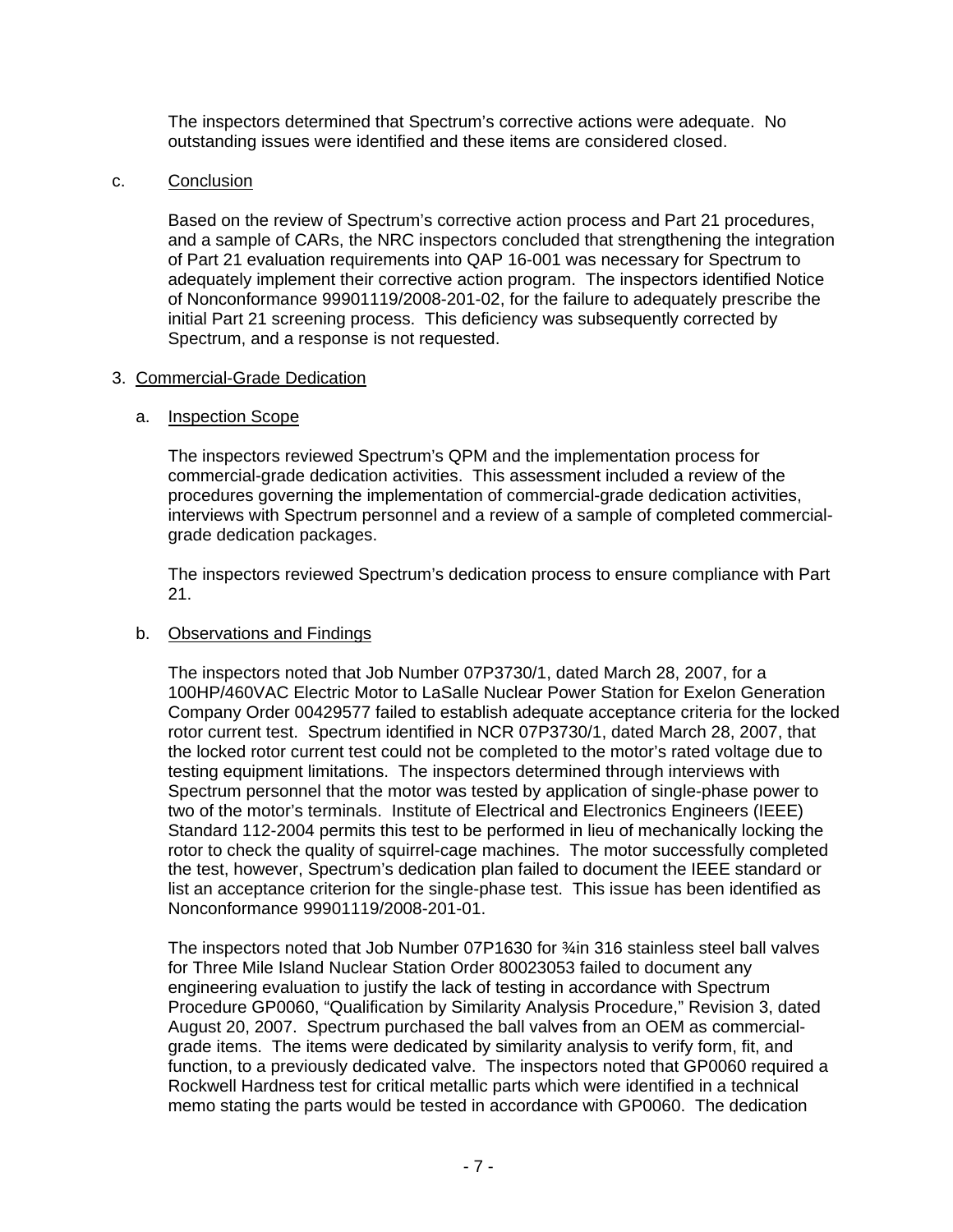package provided evidence that a different test was performed on the metallic parts (ElectroSpot). The inspectors determined that this test provided reasonable assurance of the material composition. However, the inspectors determined that Spectrum did not provide engineering justification for acceptability of the ElectroSpot method in lieu of hardness testing. This issue has been identified as Nonconformance 99901119/2008- 201-03.

The inspectors reviewed the dedication package for Job Number 08P0650, for a fuel injection pump for Arizona Public Service Company – Palo Verde, Purchase Order (PO) 500516712, The item was originally purchased and accepted as safety-related from Cooper Energy Services by Commonwealth Edison Company (ComEd) for the Zion Nuclear Station. Cooper Energy Services subsequently rebuilt the component under PO 809696. The item was obtained by ATC as a surplus item from Exelon (formerly ComEd) and was maintained in ATC's controlled inventory at its warehouse in Woodridge, Illinois. Spectrum purchased the item from the ATC warehouse and verified the safety-related status by performing a visual inspection and by evaluating the traceability documentation provided by the original utility. The documentation supported that Zion Nuclear Station purchased the item from Cooper Energy Services and accepted the item as safety-related. The documentation included the ComEd receipt inspection and Cooper Energy Services' certification.

In the review of the records associated with this dedication the inspectors identified that Cooper Energy Services stated that the repair work is safety-related and 10 CFR Part 21 is not applicable. However, the contractor/vendor shall notify ComEd when problems or nonconforming conditions are identified subsequent to the repair. The Part 21 requirements will be the responsibility of the licensee.

Cooper Energy Services performed repairs and dedicated the item under an Appendix B to 10 CFR Part 50 program and was aware that the item was a basic component (safetyrelated). Therefore, Spectrum should have verified Cooper Energy Services was aware of its responsibility under Part 21 to notify end-users of any potential deviations with the supplied item. The failure to adequately verify the documentation associated with JN08P0650 is inconsistent with the regulatory requirements of Appendix B to 10 CFR Part 50, Criterion VII. This issue has been identified as Nonconformance 99901119/2008-201-04.

The inspectors noted that Job Number 08P1630, for a Barton 288A/224 pressure switch for the Fermi Nuclear Generating Station for Detroit Edison Company PO 4700114545, failed to provide traceability to the OEM. Spectrum purchased the commercial-grade pressure switch from The Park Company. Spectrum contracted Differential Pressure Instruments, Inc. to replace the internals of the switch, including 316 stainless steel bellows, allowing for a 1500 psi safe working pressure with a -7 to +2 psid input range. As a note, the external pressure retaining portion of the Barton switch is the same for all units. Spectrum performed Method 1 dedication on the switch. The PO for the pressure switch required Spectrum to provide traceability to the OEM. However, the inspectors noted that Spectrum did not provide traceability to the OEM in accordance with Spectrum's QAP-7-001, "Control of Purchased Material, Equipment and Services," Revision 6, dated September 12, 2006. This issue has been identified as Nonconformance 99901119/2008-201-05.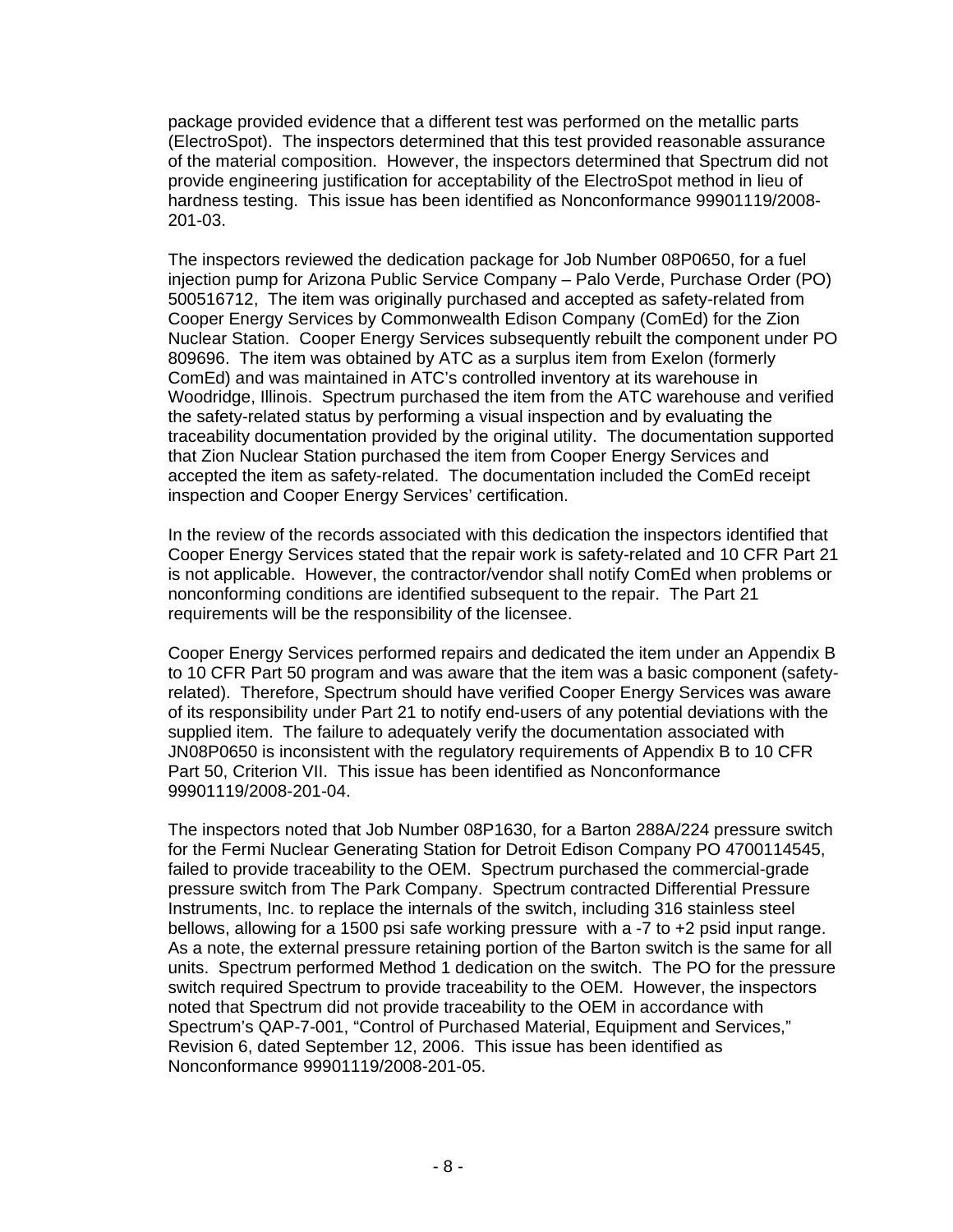The inspectors did not identify any significant issues with the following dedication packages:

- Job Number 07P2630 for a Cutler-Hammer standard shaft for use with Varidepth handle mechanism assembly (Part Number 47A4446G36) for Shearon Harris Nuclear Plant for Progress Energy PO 00340952
- Job Number 07P3180 for a Barton 227a indicator for Turkey Point for Florida Power and Light PO 00107877
- Job Number 07P3260 for Barton 227a indicators with 224 differential pressure indicators for Turkey Point for Florida Power and Light PO 00107984
- Job Number 08P0780 for 480VAC, 175A, 2-pole molded-case circuit breakers (Part Number TFJ224175WL) for Cooper Nuclear Station for Nebraska Public Power District PO 4500085255
- Job Number 08P1520 for a bolt, nut, and washer for Point Beach for Florida Power and Light PO 00022093

## c. Conclusion

The inspectors determined through review of dedication packages for various items that Spectrum is generally implementing a commercial-grade dedication process in compliance with regulatory and industry guidance and Spectrum's quality program requirements as documented in its QPM and implemented by its procedures. However, the inspectors identified NON 99901119/2008-201-01 for failure to establish an adequate acceptance criterion related to the dedication process, NON 99901119/2008- 201-03 for failure to document any engineering evaluation in lieu of testing, NON 99901119/2008-201-04 for failure to adequately review documentation from a third-party supplier, and NON 99901119/2008-201-05 for failure to provide traceability to the OEM as part of the dedication process.

## 4. Audits

## a. Inspection Scope

The inspectors reviewed Spectrum's last audit of the ATC Woodridge warehouse facility conducted August 23-24, 2005, as part of the review of a dedication package. The inspectors also reviewed a sample of Spectrum's internal audits and corresponding procedures.

## b. Observations and Findings

As part of the review of dedication package the inspectors reviewed Spectrum's last audit of the ATC Woodridge warehouse facility conducted August 23-24, 2005. As required, Spectrum had audited the ATC Woodridge warehouse facility's handling and storage procedures and practices and found the facility to be in compliance with Appendix B of 10 CFR Part 50 for establishing proper maintenance and storage of safety-related equipment. The ATC Woodridge warehouse facility was on Spectrum's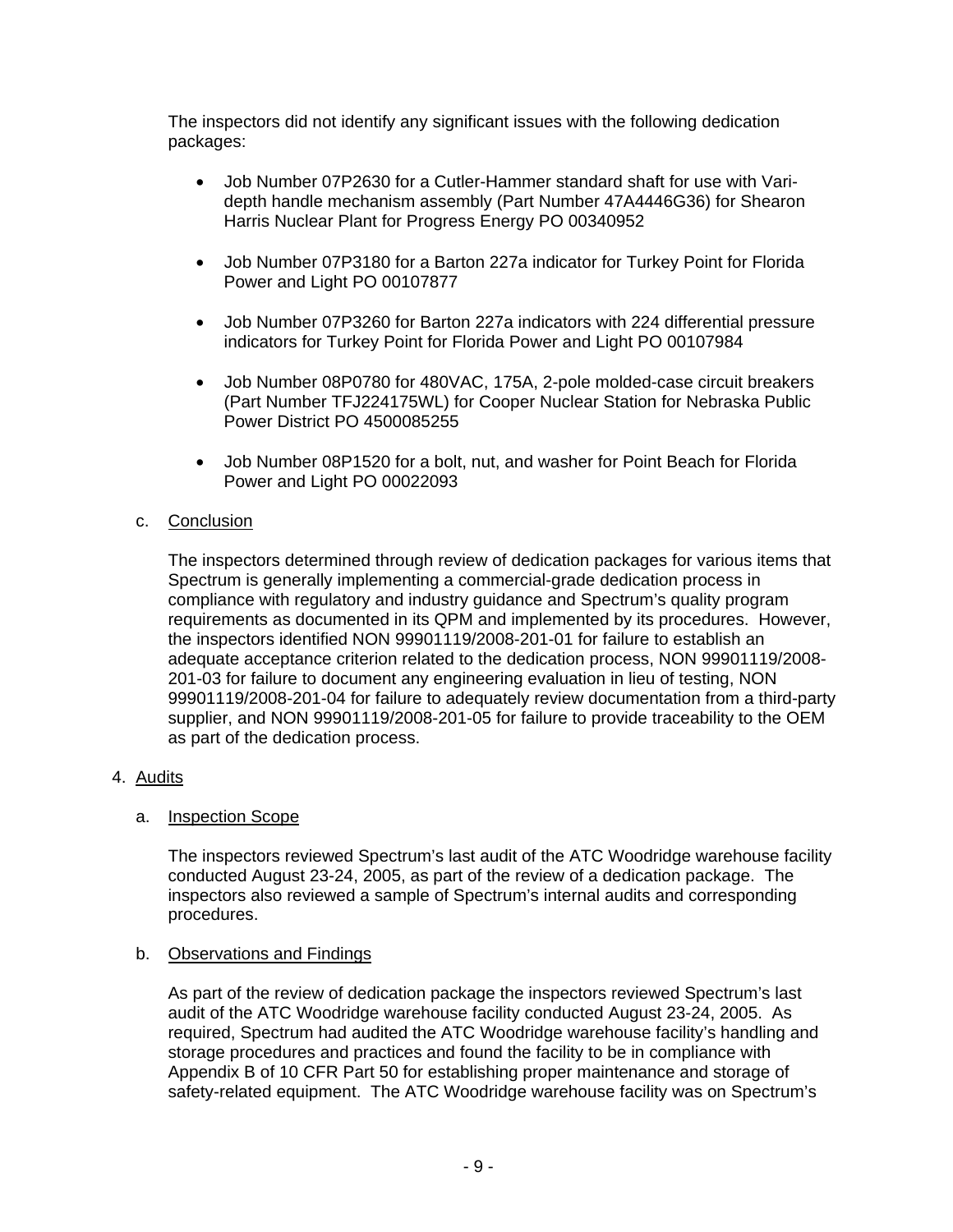approved supplier list (ASL). However, the inspectors noted that the audit report did not cover all relevant criteria of Appendix B to 10 CFR Part 50. The audit report did not provide any explanation why certain criteria were not addressed. The inspectors discussed with Spectrum's quality assurance manager why the following criteria were not part of the audit: 1) quality assurance program; 2) instructions, procedures, and drawings; 3) identification and control of materials, parts, and components; 4) control of measuring and test equipment (M&TE); and 5) audits.

The inspectors identified that Spectrum did not conduct a thorough audit of ATC's Woodridge warehouse facility. The failure to adequately conduct a comprehensive audit to verify compliance with all aspects of the ATC Woodridge warehouse facility's quality assurance program to adequately determine the effectiveness of the program is inconsistent with the regulatory requirements of Appendix B to 10 CFR Part 50, Criterion XVIII. This issue was identified as Nonconformance 99901119/2008-201-06.

As discussed in section 1.b. of this inspection report, Spectrum's internal audit identified issues with its Part 21 program. The inspectors determined that Spectrum's internal audit process adequately implemented the quality assurance program.

### c. Conclusion

The inspectors concluded that with the exception of NON 99901119/2008-201-06 for an inadequate audit of a supplier, Spectrum's audit program requirements are generally consistent with the regulatory requirements of Criterion XVIII of Appendix B to 10 CFR Part 50.

### 5. Exit Meeting

On August 1, 2008, the inspectors presented the inspection scope and findings during an exit meeting with ATC, Utilities Service Division, President, George Kuhn, and other Spectrum personnel.